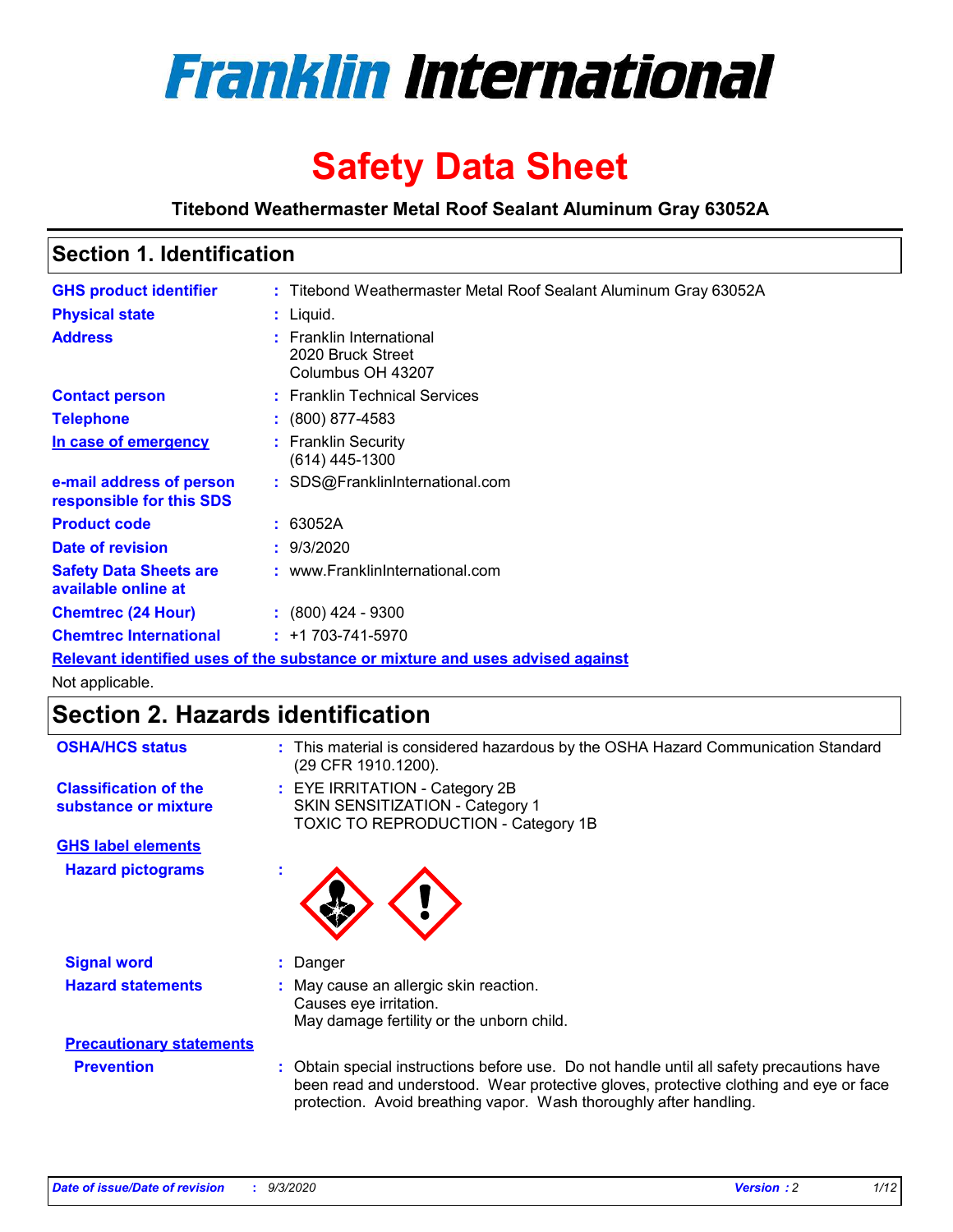### **Section 2. Hazards identification**

| <b>Response</b>                            | : IF exposed or concerned: Get medical advice or attention. Wash contaminated clothing<br>before reuse. IF ON SKIN: Wash with plenty of water. IF IN EYES: Rinse cautiously<br>with water for several minutes. Remove contact lenses, if present and easy to do.<br>Continue rinsing. If eye irritation persists: Get medical advice or attention. |
|--------------------------------------------|----------------------------------------------------------------------------------------------------------------------------------------------------------------------------------------------------------------------------------------------------------------------------------------------------------------------------------------------------|
| <b>Storage</b>                             | : Store locked up.                                                                                                                                                                                                                                                                                                                                 |
| <b>Disposal</b>                            | : Dispose of contents and container in accordance with all local, regional, national and<br>international regulations.                                                                                                                                                                                                                             |
| <b>Hazards not otherwise</b><br>classified | : Product generates methanol during cure.                                                                                                                                                                                                                                                                                                          |

## **Section 3. Composition/information on ingredients**

| <b>Substance/mixture</b> | : Mixture |
|--------------------------|-----------|
|                          |           |

| Ingredient name              | $\mathbf{0}$<br>70 | <b>CAS number</b> |
|------------------------------|--------------------|-------------------|
| 3-aminopropyltriethoxysilane | צ≥                 | 919-30-2          |
| Dibutyltin dilaurate         | ≤0.3               | 77-58-7           |

Any concentration shown as a range is to protect confidentiality or is due to batch variation.

**There are no additional ingredients present which, within the current knowledge of the supplier and in the concentrations applicable, are classified as hazardous to health or the environment and hence require reporting in this section.**

**Occupational exposure limits, if available, are listed in Section 8.**

### **Section 4. First aid measures**

| <b>Description of necessary first aid measures</b> |                                                                                                                                                                                                                                                                                                                                                                                                                                                                                                                                                                                                                                                                                                                                                                           |
|----------------------------------------------------|---------------------------------------------------------------------------------------------------------------------------------------------------------------------------------------------------------------------------------------------------------------------------------------------------------------------------------------------------------------------------------------------------------------------------------------------------------------------------------------------------------------------------------------------------------------------------------------------------------------------------------------------------------------------------------------------------------------------------------------------------------------------------|
| <b>Eye contact</b>                                 | : Immediately flush eyes with plenty of water, occasionally lifting the upper and lower<br>eyelids. Check for and remove any contact lenses. Continue to rinse for at least 10<br>minutes. If irritation persists, get medical attention.                                                                                                                                                                                                                                                                                                                                                                                                                                                                                                                                 |
| <b>Inhalation</b>                                  | : Remove victim to fresh air and keep at rest in a position comfortable for breathing. If<br>not breathing, if breathing is irregular or if respiratory arrest occurs, provide artificial<br>respiration or oxygen by trained personnel. It may be dangerous to the person providing<br>aid to give mouth-to-mouth resuscitation. Get medical attention. If unconscious, place<br>in recovery position and get medical attention immediately. Maintain an open airway.<br>Loosen tight clothing such as a collar, tie, belt or waistband. In case of inhalation of<br>decomposition products in a fire, symptoms may be delayed. The exposed person may<br>need to be kept under medical surveillance for 48 hours.                                                       |
| <b>Skin contact</b>                                | : Wash with plenty of soap and water. Remove contaminated clothing and shoes. Wash<br>contaminated clothing thoroughly with water before removing it, or wear gloves.<br>Continue to rinse for at least 10 minutes. Get medical attention. In the event of any<br>complaints or symptoms, avoid further exposure. Wash clothing before reuse. Clean<br>shoes thoroughly before reuse.                                                                                                                                                                                                                                                                                                                                                                                     |
| <b>Ingestion</b>                                   | : Wash out mouth with water. Remove dentures if any. Remove victim to fresh air and<br>keep at rest in a position comfortable for breathing. If material has been swallowed and<br>the exposed person is conscious, give small quantities of water to drink. Stop if the<br>exposed person feels sick as vomiting may be dangerous. Do not induce vomiting<br>unless directed to do so by medical personnel. If vomiting occurs, the head should be<br>kept low so that vomit does not enter the lungs. Get medical attention. Never give<br>anything by mouth to an unconscious person. If unconscious, place in recovery position<br>and get medical attention immediately. Maintain an open airway. Loosen tight clothing<br>such as a collar, tie, belt or waistband. |
| Most important symptoms/effects, acute and delayed |                                                                                                                                                                                                                                                                                                                                                                                                                                                                                                                                                                                                                                                                                                                                                                           |
| <b>Potential acute health effects</b>              |                                                                                                                                                                                                                                                                                                                                                                                                                                                                                                                                                                                                                                                                                                                                                                           |
| <b>Eye contact</b>                                 | : May cause eye irritation.                                                                                                                                                                                                                                                                                                                                                                                                                                                                                                                                                                                                                                                                                                                                               |
| <b>Inhalation</b>                                  | : No known significant effects or critical hazards.                                                                                                                                                                                                                                                                                                                                                                                                                                                                                                                                                                                                                                                                                                                       |
|                                                    |                                                                                                                                                                                                                                                                                                                                                                                                                                                                                                                                                                                                                                                                                                                                                                           |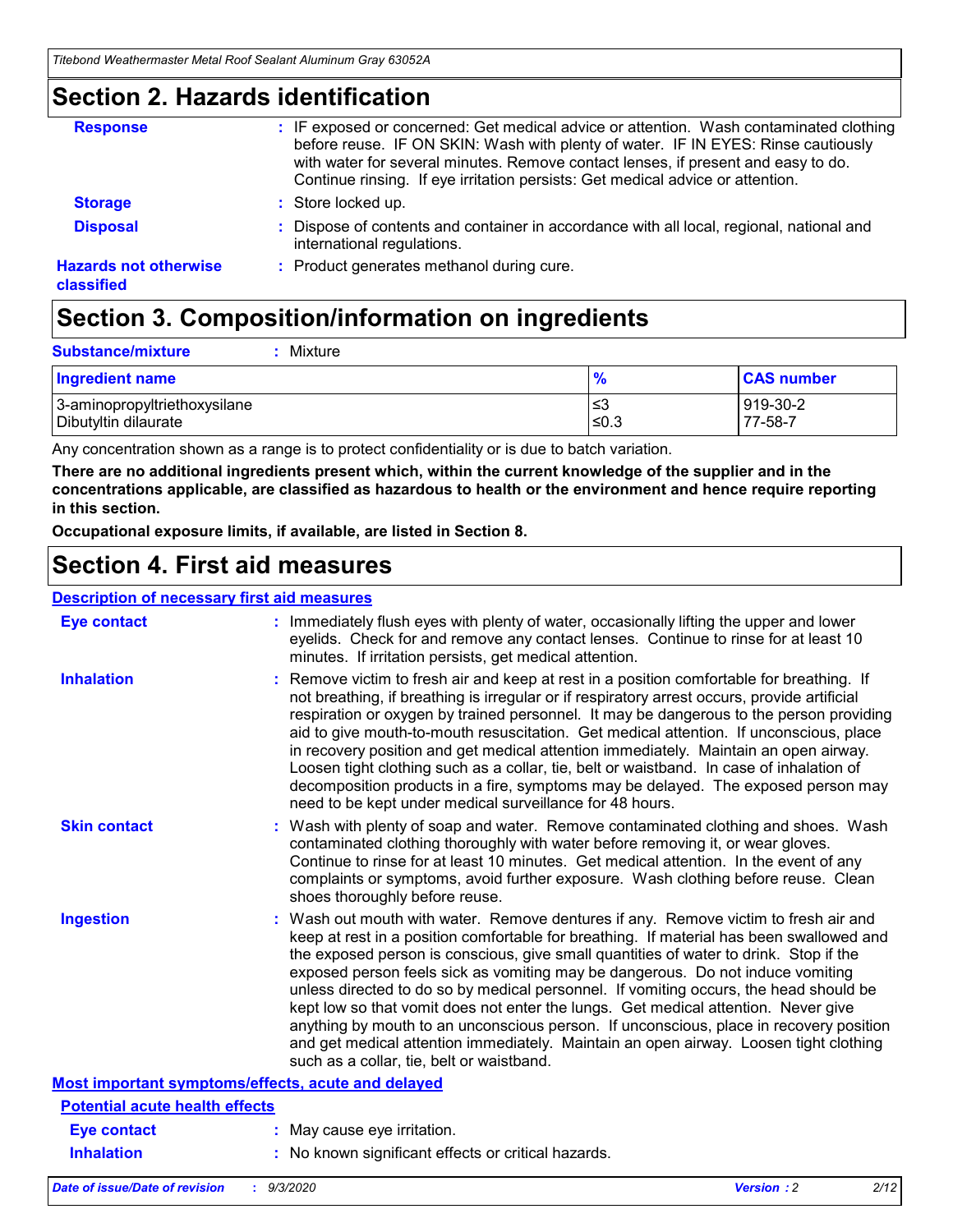## **Section 4. First aid measures**

| <b>Skin contact</b>                 | : May cause skin irritation.                                                                                                                                                                                                                                                                                                                                                                                  |  |  |  |
|-------------------------------------|---------------------------------------------------------------------------------------------------------------------------------------------------------------------------------------------------------------------------------------------------------------------------------------------------------------------------------------------------------------------------------------------------------------|--|--|--|
| <b>Ingestion</b>                    | : No known significant effects or critical hazards.                                                                                                                                                                                                                                                                                                                                                           |  |  |  |
| <b>Over-exposure signs/symptoms</b> |                                                                                                                                                                                                                                                                                                                                                                                                               |  |  |  |
| Eye contact                         | : Adverse symptoms may include the following:<br>irritation<br>watering<br>redness                                                                                                                                                                                                                                                                                                                            |  |  |  |
| <b>Inhalation</b>                   | : Adverse symptoms may include the following:<br>reduced fetal weight<br>increase in fetal deaths<br>skeletal malformations                                                                                                                                                                                                                                                                                   |  |  |  |
| <b>Skin contact</b>                 | : Adverse symptoms may include the following:<br>irritation<br>redness<br>reduced fetal weight<br>increase in fetal deaths<br>skeletal malformations                                                                                                                                                                                                                                                          |  |  |  |
| <b>Ingestion</b>                    | : Adverse symptoms may include the following:<br>reduced fetal weight<br>increase in fetal deaths<br>skeletal malformations                                                                                                                                                                                                                                                                                   |  |  |  |
|                                     | Indication of immediate medical attention and special treatment needed, if necessary                                                                                                                                                                                                                                                                                                                          |  |  |  |
| <b>Notes to physician</b>           | : In case of inhalation of decomposition products in a fire, symptoms may be delayed.<br>The exposed person may need to be kept under medical surveillance for 48 hours.                                                                                                                                                                                                                                      |  |  |  |
| <b>Specific treatments</b>          | : No specific treatment.                                                                                                                                                                                                                                                                                                                                                                                      |  |  |  |
| <b>Protection of first-aiders</b>   | No action shall be taken involving any personal risk or without suitable training. If it is<br>suspected that fumes are still present, the rescuer should wear an appropriate mask or<br>self-contained breathing apparatus. It may be dangerous to the person providing aid to<br>give mouth-to-mouth resuscitation. Wash contaminated clothing thoroughly with water<br>before removing it, or wear gloves. |  |  |  |
|                                     |                                                                                                                                                                                                                                                                                                                                                                                                               |  |  |  |

**See toxicological information (Section 11)**

## **Section 5. Fire-fighting measures**

| <b>Extinguishing media</b>                               |                                                                                                                                                                                                     |
|----------------------------------------------------------|-----------------------------------------------------------------------------------------------------------------------------------------------------------------------------------------------------|
| <b>Suitable extinguishing</b><br>media                   | : Use an extinguishing agent suitable for the surrounding fire.                                                                                                                                     |
| <b>Unsuitable extinguishing</b><br>media                 | : None known.                                                                                                                                                                                       |
| <b>Specific hazards arising</b><br>from the chemical     | : In a fire or if heated, a pressure increase will occur and the container may burst.                                                                                                               |
| <b>Hazardous thermal</b><br>decomposition products       | Decomposition products may include the following materials:<br>carbon dioxide<br>carbon monoxide<br>nitrogen oxides<br>metal oxide/oxides                                                           |
| <b>Special protective actions</b><br>for fire-fighters   | : Promptly isolate the scene by removing all persons from the vicinity of the incident if<br>there is a fire. No action shall be taken involving any personal risk or without suitable<br>training. |
| <b>Special protective</b><br>equipment for fire-fighters | : Fire-fighters should wear appropriate protective equipment and self-contained breathing<br>apparatus (SCBA) with a full face-piece operated in positive pressure mode.                            |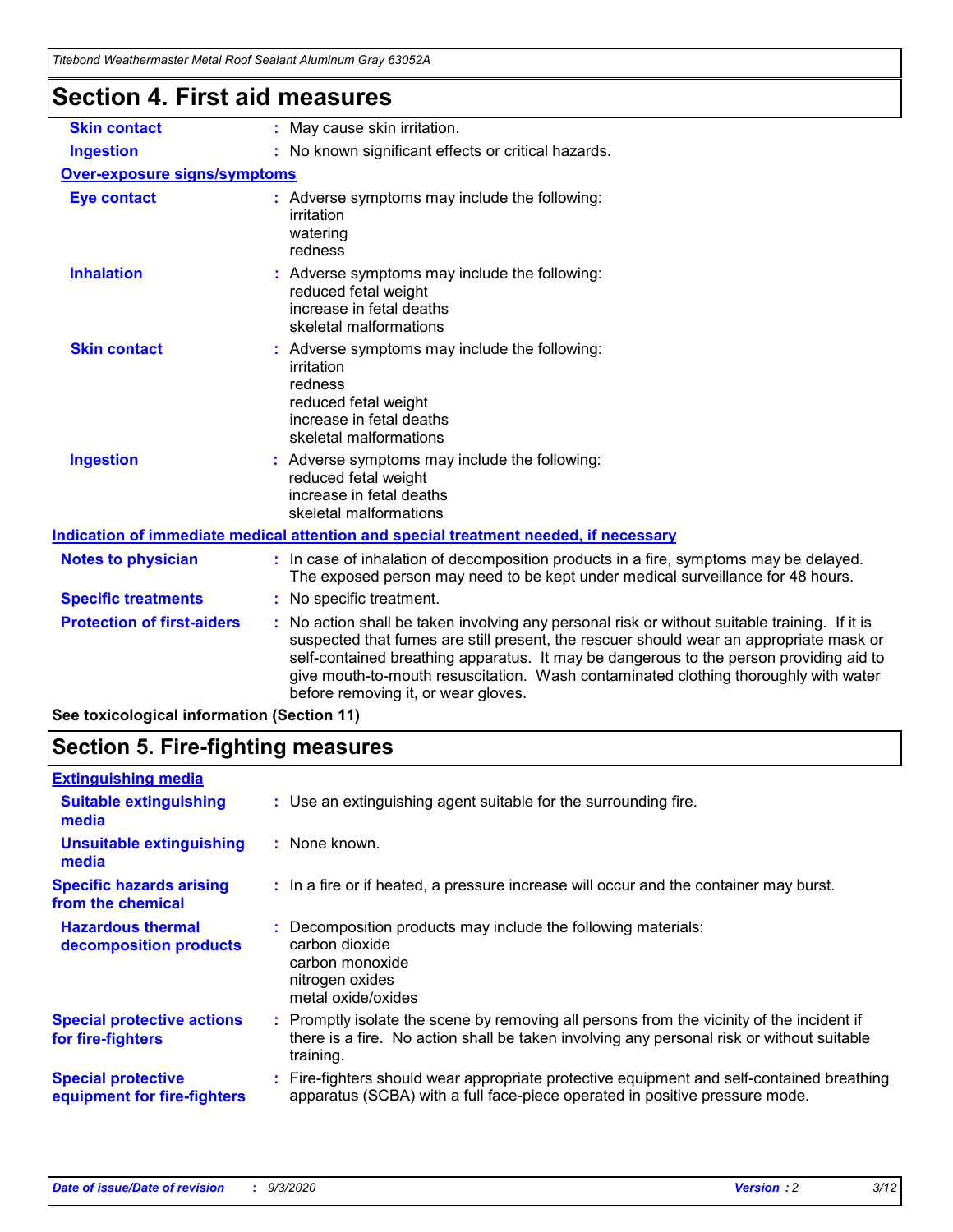### **Section 6. Accidental release measures**

|                                                       | Personal precautions, protective equipment and emergency procedures                                                                                                                                                                                                                                                                                                                                                                                                                                                                                                                                                                                                                                          |  |
|-------------------------------------------------------|--------------------------------------------------------------------------------------------------------------------------------------------------------------------------------------------------------------------------------------------------------------------------------------------------------------------------------------------------------------------------------------------------------------------------------------------------------------------------------------------------------------------------------------------------------------------------------------------------------------------------------------------------------------------------------------------------------------|--|
| For non-emergency<br>personnel                        | : No action shall be taken involving any personal risk or without suitable training.<br>Evacuate surrounding areas. Keep unnecessary and unprotected personnel from<br>entering. Do not touch or walk through spilled material. Avoid breathing vapor or mist.<br>Provide adequate ventilation. Wear appropriate respirator when ventilation is<br>inadequate. Put on appropriate personal protective equipment.                                                                                                                                                                                                                                                                                             |  |
| For emergency responders                              | If specialized clothing is required to deal with the spillage, take note of any information in<br>÷.<br>Section 8 on suitable and unsuitable materials. See also the information in "For non-<br>emergency personnel".                                                                                                                                                                                                                                                                                                                                                                                                                                                                                       |  |
| <b>Environmental precautions</b>                      | : Avoid dispersal of spilled material and runoff and contact with soil, waterways, drains<br>and sewers. Inform the relevant authorities if the product has caused environmental<br>pollution (sewers, waterways, soil or air).                                                                                                                                                                                                                                                                                                                                                                                                                                                                              |  |
| Methods and materials for containment and cleaning up |                                                                                                                                                                                                                                                                                                                                                                                                                                                                                                                                                                                                                                                                                                              |  |
| <b>Small spill</b>                                    | : Stop leak if without risk. Move containers from spill area. Dilute with water and mop up<br>if water-soluble. Alternatively, or if water-insoluble, absorb with an inert dry material and<br>place in an appropriate waste disposal container. Dispose of via a licensed waste<br>disposal contractor.                                                                                                                                                                                                                                                                                                                                                                                                     |  |
| <b>Large spill</b>                                    | : Stop leak if without risk. Move containers from spill area. Approach release from<br>upwind. Prevent entry into sewers, water courses, basements or confined areas. Wash<br>spillages into an effluent treatment plant or proceed as follows. Contain and collect<br>spillage with non-combustible, absorbent material e.g. sand, earth, vermiculite or<br>diatomaceous earth and place in container for disposal according to local regulations<br>(see Section 13). Dispose of via a licensed waste disposal contractor. Contaminated<br>absorbent material may pose the same hazard as the spilled product. Note: see<br>Section 1 for emergency contact information and Section 13 for waste disposal. |  |

## **Section 7. Handling and storage**

### **Precautions for safe handling**

| <b>Protective measures</b>                                                       | : Put on appropriate personal protective equipment (see Section 8). Persons with a<br>history of skin sensitization problems should not be employed in any process in which<br>this product is used. Avoid exposure - obtain special instructions before use. Avoid<br>exposure during pregnancy. Do not handle until all safety precautions have been read<br>and understood. Do not get in eyes or on skin or clothing. Do not ingest. Avoid<br>breathing vapor or mist. If during normal use the material presents a respiratory hazard,<br>use only with adequate ventilation or wear appropriate respirator. Keep in the original<br>container or an approved alternative made from a compatible material, kept tightly<br>closed when not in use. Empty containers retain product residue and can be hazardous.<br>Do not reuse container. |
|----------------------------------------------------------------------------------|--------------------------------------------------------------------------------------------------------------------------------------------------------------------------------------------------------------------------------------------------------------------------------------------------------------------------------------------------------------------------------------------------------------------------------------------------------------------------------------------------------------------------------------------------------------------------------------------------------------------------------------------------------------------------------------------------------------------------------------------------------------------------------------------------------------------------------------------------|
| <b>Advice on general</b><br>occupational hygiene                                 | : Eating, drinking and smoking should be prohibited in areas where this material is<br>handled, stored and processed. Workers should wash hands and face before eating,<br>drinking and smoking. Remove contaminated clothing and protective equipment before<br>entering eating areas. See also Section 8 for additional information on hygiene<br>measures.                                                                                                                                                                                                                                                                                                                                                                                                                                                                                    |
| <b>Conditions for safe storage,</b><br>including any<br><i>incompatibilities</i> | Store between the following temperatures: 0 to 120°C (32 to 248°F). Store in<br>accordance with local regulations. Store in original container protected from direct<br>sunlight in a dry, cool and well-ventilated area, away from incompatible materials (see<br>Section 10) and food and drink. Store locked up. Keep container tightly closed and<br>sealed until ready for use. Containers that have been opened must be carefully<br>resealed and kept upright to prevent leakage. Do not store in unlabeled containers.<br>Use appropriate containment to avoid environmental contamination. See Section 10 for<br>incompatible materials before handling or use.                                                                                                                                                                         |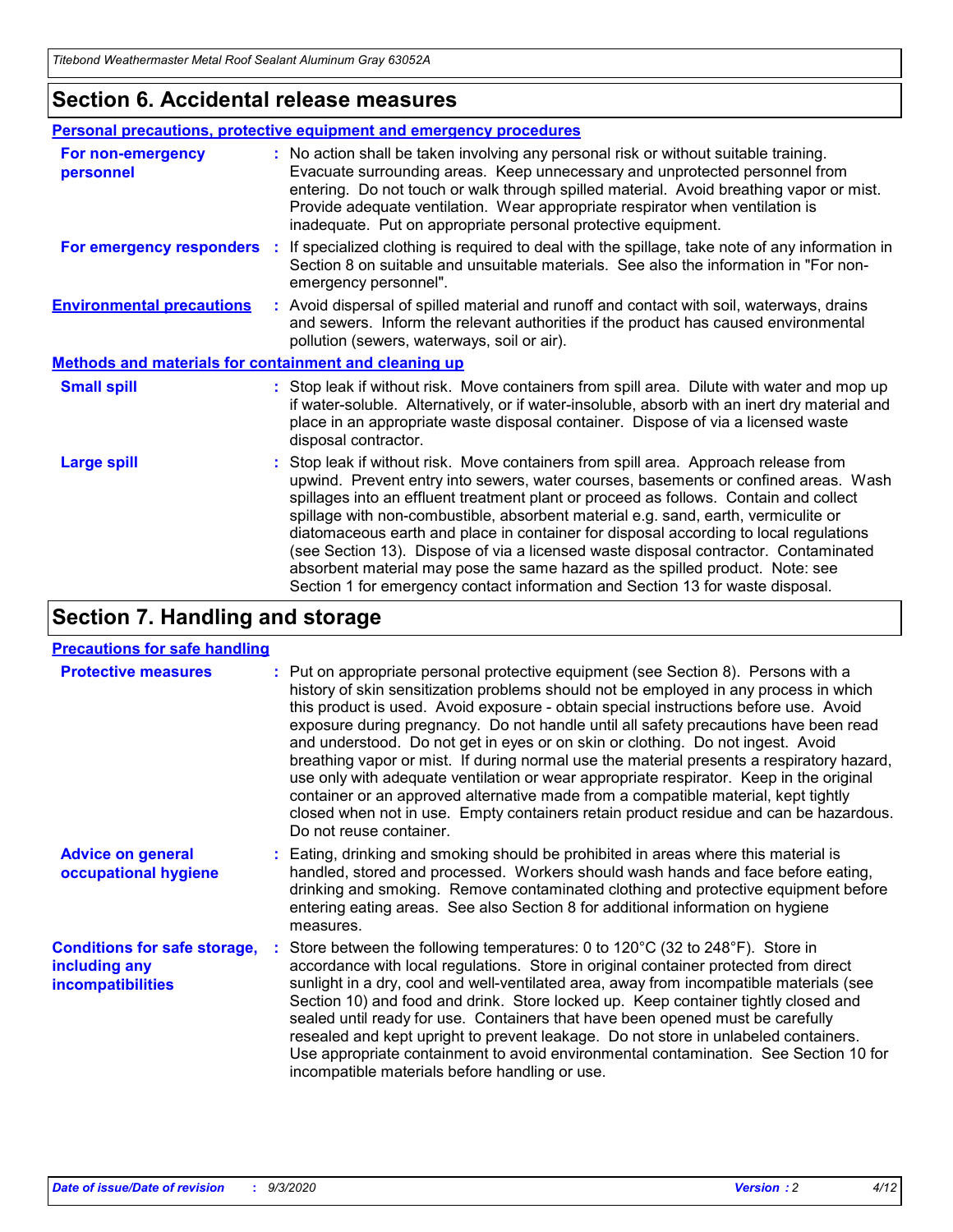## **Section 8. Exposure controls/personal protection**

### **Control parameters**

#### **Occupational exposure limits**

| <b>Ingredient name</b>                               |    |                        | <b>Exposure limits</b>                                                                                                                                                                                                                                                                                                                                                                                                                                                                                                                                                                                                 |
|------------------------------------------------------|----|------------------------|------------------------------------------------------------------------------------------------------------------------------------------------------------------------------------------------------------------------------------------------------------------------------------------------------------------------------------------------------------------------------------------------------------------------------------------------------------------------------------------------------------------------------------------------------------------------------------------------------------------------|
| 3-aminopropyltriethoxysilane<br>Dibutyltin dilaurate |    |                        | None.<br>ACGIH TLV (United States, 3/2020). Absorbed through skin.<br>Notes: as Sn<br>TWA: 0.1 mg/m <sup>3</sup> , (as Sn) 8 hours.<br>STEL: 0.2 mg/m <sup>3</sup> , (as Sn) 15 minutes.<br>NIOSH REL (United States, 10/2016). Absorbed through skin.<br>Notes: as Sn<br>TWA: 0.1 mg/m <sup>3</sup> , (as Sn) 10 hours.<br>OSHA PEL (United States, 5/2018). Notes: as Sn<br>TWA: $0.1 \text{ mg/m}^3$ , (as Sn) 8 hours.<br>OSHA PEL 1989 (United States, 3/1989). Absorbed through skin.<br>Notes: measured as Sn<br>TWA: 0.1 mg/m <sup>3</sup> , (measured as Sn) 8 hours. Form: Organic                           |
| <b>Appropriate engineering</b><br>controls           |    |                        | : If user operations generate dust, fumes, gas, vapor or mist, use process enclosures,<br>local exhaust ventilation or other engineering controls to keep worker exposure to<br>airborne contaminants below any recommended or statutory limits.                                                                                                                                                                                                                                                                                                                                                                       |
| <b>Environmental exposure</b><br><b>controls</b>     |    |                        | Emissions from ventilation or work process equipment should be checked to ensure<br>they comply with the requirements of environmental protection legislation. In some<br>cases, fume scrubbers, filters or engineering modifications to the process equipment<br>will be necessary to reduce emissions to acceptable levels.                                                                                                                                                                                                                                                                                          |
| <b>Individual protection measures</b>                |    |                        |                                                                                                                                                                                                                                                                                                                                                                                                                                                                                                                                                                                                                        |
| <b>Hygiene measures</b>                              |    |                        | : Wash hands, forearms and face thoroughly after handling chemical products, before<br>eating, smoking and using the lavatory and at the end of the working period.<br>Appropriate techniques should be used to remove potentially contaminated clothing.<br>Contaminated work clothing should not be allowed out of the workplace. Wash<br>contaminated clothing before reusing. Ensure that eyewash stations and safety<br>showers are close to the workstation location.                                                                                                                                            |
| <b>Eye/face protection</b>                           |    |                        | : Safety eyewear complying with an approved standard should be used when a risk<br>assessment indicates this is necessary to avoid exposure to liquid splashes, mists,<br>gases or dusts. If contact is possible, the following protection should be worn, unless<br>the assessment indicates a higher degree of protection: chemical splash goggles.                                                                                                                                                                                                                                                                  |
| <b>Skin protection</b>                               |    |                        |                                                                                                                                                                                                                                                                                                                                                                                                                                                                                                                                                                                                                        |
| <b>Hand protection</b>                               |    |                        | : Chemical-resistant, impervious gloves complying with an approved standard should be<br>worn at all times when handling chemical products if a risk assessment indicates this is<br>necessary. Considering the parameters specified by the glove manufacturer, check<br>during use that the gloves are still retaining their protective properties. It should be<br>noted that the time to breakthrough for any glove material may be different for different<br>glove manufacturers. In the case of mixtures, consisting of several substances, the<br>protection time of the gloves cannot be accurately estimated. |
| <b>Body protection</b>                               |    | handling this product. | Personal protective equipment for the body should be selected based on the task being<br>performed and the risks involved and should be approved by a specialist before                                                                                                                                                                                                                                                                                                                                                                                                                                                |
| <b>Other skin protection</b>                         |    |                        | : Appropriate footwear and any additional skin protection measures should be selected<br>based on the task being performed and the risks involved and should be approved by a<br>specialist before handling this product.                                                                                                                                                                                                                                                                                                                                                                                              |
| <b>Respiratory protection</b>                        | ÷. | aspects of use.        | Based on the hazard and potential for exposure, select a respirator that meets the<br>appropriate standard or certification. Respirators must be used according to a<br>respiratory protection program to ensure proper fitting, training, and other important                                                                                                                                                                                                                                                                                                                                                         |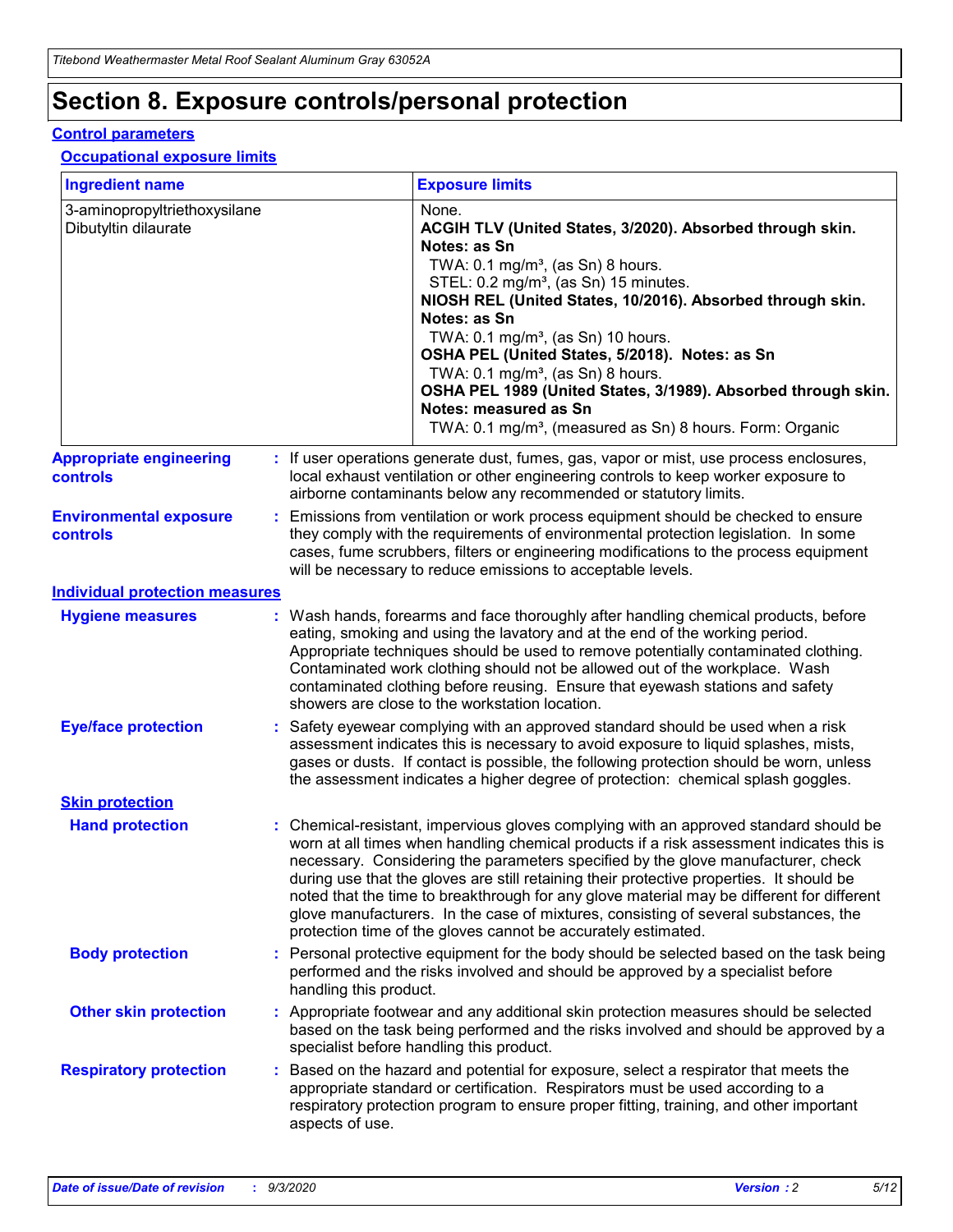### **Section 9. Physical and chemical properties**

#### **Appearance**

| <b>Physical state</b>                             |    | : Liquid. [Paste.]                                              |
|---------------------------------------------------|----|-----------------------------------------------------------------|
| <b>Color</b>                                      |    | Gray.                                                           |
| Odor                                              |    | Characteristic.                                                 |
| <b>Odor threshold</b>                             | ÷. | Not available.                                                  |
| pH                                                |    | Not applicable.                                                 |
| <b>Melting point</b>                              |    | : Not available.                                                |
| <b>Boiling point</b>                              |    | : $>200^{\circ}$ C ( $>392^{\circ}$ F)                          |
| <b>Flash point</b>                                |    | : Closed cup: >200°C (>392°F) [Setaflash.]                      |
| <b>Evaporation rate</b>                           |    | $:$ >1 (butyl acetate = 1)                                      |
| <b>Flammability (solid, gas)</b>                  |    | : Not available.                                                |
| Lower and upper explosive<br>(flammable) limits   |    | : Not available.                                                |
| <b>VOC (less water, less)</b><br>exempt solvents) |    | : 0 g/l                                                         |
| <b>Volatility</b>                                 |    | $: 0\%$ (w/w)                                                   |
| <b>Vapor density</b>                              |    | Not available.                                                  |
| <b>Relative density</b>                           |    | $\frac{1}{2}$ 2.432                                             |
| <b>Solubility</b>                                 |    | Insoluble in the following materials: cold water and hot water. |
| <b>Solubility in water</b>                        |    | Not available.                                                  |
| <b>Partition coefficient: n-</b><br>octanol/water |    | $:$ Not available.                                              |
| <b>Auto-ignition temperature</b>                  |    | : Not available.                                                |
| <b>Decomposition temperature</b>                  |    | : Not available.                                                |
| <b>Viscosity</b>                                  |    | : Not available.                                                |

## **Section 10. Stability and reactivity**

| <b>Reactivity</b>                            |    | : No specific test data related to reactivity available for this product or its ingredients.            |
|----------------------------------------------|----|---------------------------------------------------------------------------------------------------------|
| <b>Chemical stability</b>                    |    | : The product is stable.                                                                                |
| <b>Possibility of hazardous</b><br>reactions |    | : Under normal conditions of storage and use, hazardous reactions will not occur.                       |
| <b>Conditions to avoid</b>                   |    | : No specific data.                                                                                     |
| <b>Incompatible materials</b>                | ٠. | No specific data.                                                                                       |
| <b>Hazardous decomposition</b><br>products   | ÷. | Under normal conditions of storage and use, hazardous decomposition products should<br>not be produced. |

## **Section 11. Toxicological information**

### **Information on toxicological effects**

### **Acute toxicity**

| <b>Product/ingredient name</b> | <b>Result</b>           | <b>Species</b> | <b>Dose</b>                | <b>Exposure</b> |
|--------------------------------|-------------------------|----------------|----------------------------|-----------------|
| 3-aminopropyltriethoxysilane   | <b>ILD50 Dermal</b>     | Rabbit         | 4.29 g/kg                  |                 |
| Dibutyltin dilaurate           | ILD50 Oral<br>LD50 Oral | Rat<br>Rat     | $1.57$ g/kg<br>175 $mg/kg$ |                 |
|                                |                         |                |                            |                 |

**Irritation/Corrosion**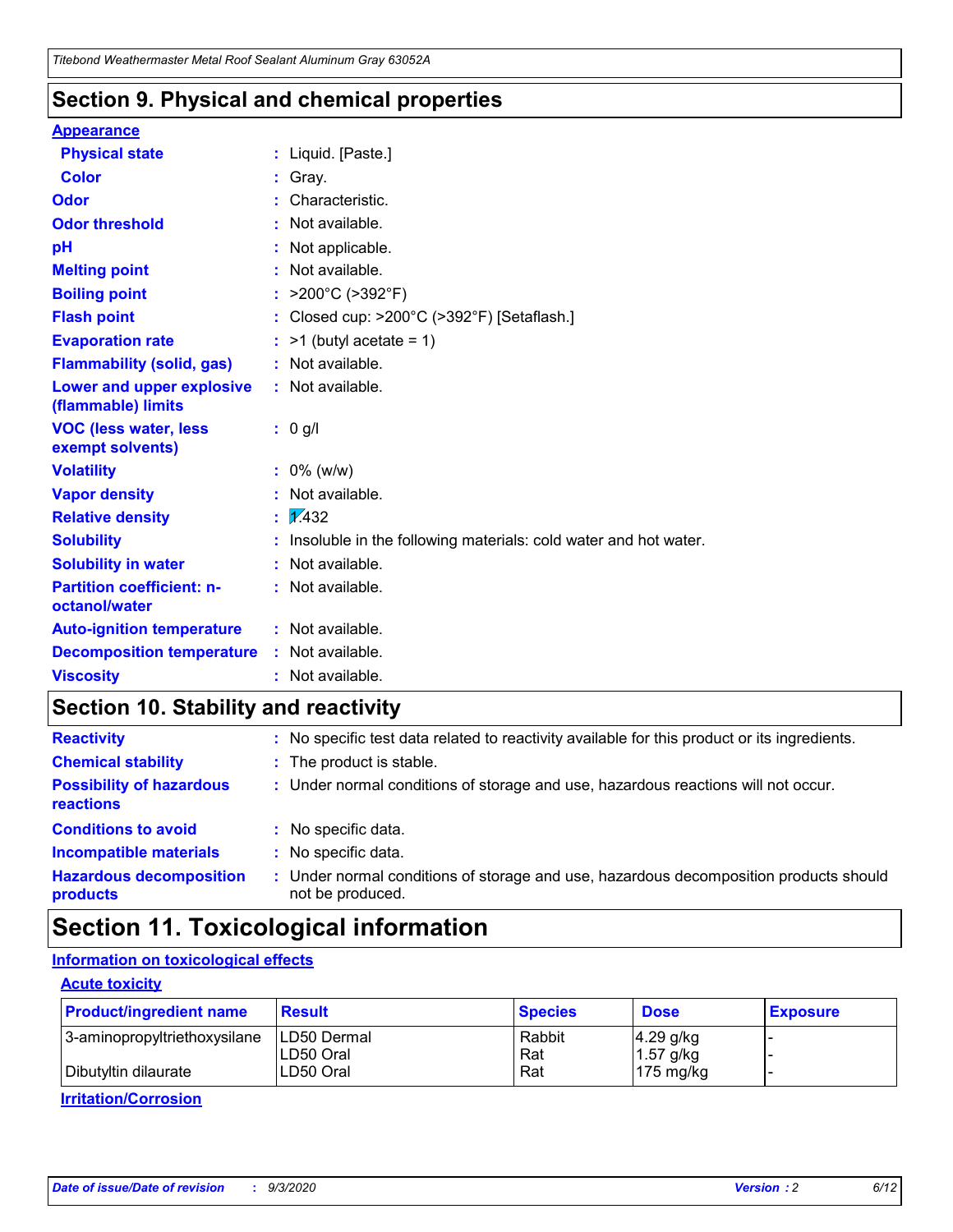## **Section 11. Toxicological information**

| <b>Product/ingredient name</b> | <b>Result</b>            | <b>Species</b> | <b>Score</b> | <b>Exposure</b>    | <b>Observation</b> |
|--------------------------------|--------------------------|----------------|--------------|--------------------|--------------------|
| 3-aminopropyltriethoxysilane   | Eyes - Mild irritant     | Rabbit         |              | $100$ mg           |                    |
|                                | Eyes - Severe irritant   | Rabbit         |              | 24 hours 750       |                    |
|                                |                          |                |              | ug                 |                    |
|                                | Skin - Severe irritant   | Rabbit         |              | 24 hours 5         | -                  |
| Dibutyltin dilaurate           | Eyes - Moderate irritant | Rabbit         |              | mg<br>24 hours 100 |                    |
|                                |                          |                |              | mg                 |                    |
|                                | Skin - Severe irritant   | Rabbit         |              | 500 mg             | -                  |

### **Sensitization**

Not available.

### **Mutagenicity**

Not available.

### **Carcinogenicity**

Not available.

#### **Reproductive toxicity**

Not available.

### **Teratogenicity**

Not available.

### **Specific target organ toxicity (single exposure)**

Not available.

### **Specific target organ toxicity (repeated exposure)**

| <b>Name</b>                                                                         |                                                                            | <b>Category</b>                                     | <b>Route of</b><br>exposure | <b>Target organs</b> |  |  |
|-------------------------------------------------------------------------------------|----------------------------------------------------------------------------|-----------------------------------------------------|-----------------------------|----------------------|--|--|
| Dibutyltin dilaurate                                                                |                                                                            | Category 1                                          | -                           | respiratory system   |  |  |
| <b>Aspiration hazard</b><br>Not available.                                          |                                                                            |                                                     |                             |                      |  |  |
| <b>Information on the likely</b><br>routes of exposure                              | : Not available.                                                           |                                                     |                             |                      |  |  |
| <b>Potential acute health effects</b>                                               |                                                                            |                                                     |                             |                      |  |  |
| <b>Eye contact</b>                                                                  | : May cause eye irritation.                                                |                                                     |                             |                      |  |  |
| <b>Inhalation</b>                                                                   |                                                                            | : No known significant effects or critical hazards. |                             |                      |  |  |
| <b>Skin contact</b>                                                                 |                                                                            | : May cause skin irritation.                        |                             |                      |  |  |
| <b>Ingestion</b>                                                                    |                                                                            | : No known significant effects or critical hazards. |                             |                      |  |  |
| <b>Symptoms related to the physical, chemical and toxicological characteristics</b> |                                                                            |                                                     |                             |                      |  |  |
| <b>Eye contact</b>                                                                  | irritation<br>watering<br>redness                                          | : Adverse symptoms may include the following:       |                             |                      |  |  |
| <b>Inhalation</b>                                                                   | reduced fetal weight<br>increase in fetal deaths<br>skeletal malformations | : Adverse symptoms may include the following:       |                             |                      |  |  |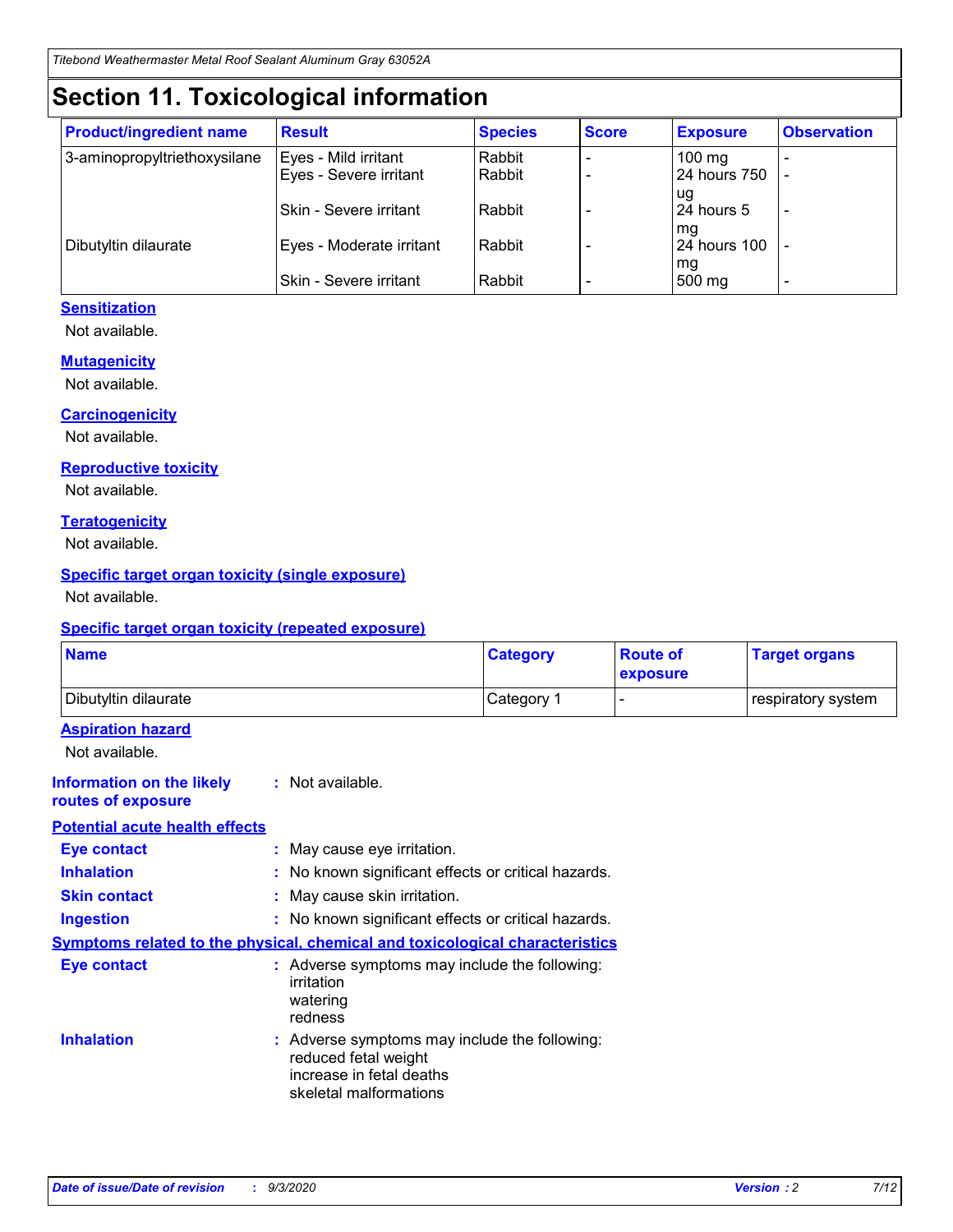*Titebond Weathermaster Metal Roof Sealant Aluminum Gray 63052A*

## **Section 11. Toxicological information**

| <b>Skin contact</b>                     | : Adverse symptoms may include the following:<br>irritation<br>redness<br>reduced fetal weight<br>increase in fetal deaths<br>skeletal malformations |  |
|-----------------------------------------|------------------------------------------------------------------------------------------------------------------------------------------------------|--|
| <b>Ingestion</b>                        | : Adverse symptoms may include the following:<br>reduced fetal weight<br>increase in fetal deaths<br>skeletal malformations                          |  |
|                                         | Delayed and immediate effects and also chronic effects from short and long term exposure                                                             |  |
| <b>Short term exposure</b>              |                                                                                                                                                      |  |
| <b>Potential immediate</b><br>effects   | : Not available.                                                                                                                                     |  |
| <b>Potential delayed effects</b>        | : Not available.                                                                                                                                     |  |
| Long term exposure                      |                                                                                                                                                      |  |
| <b>Potential immediate</b><br>effects   | : Not available.                                                                                                                                     |  |
| <b>Potential delayed effects</b>        | : Not available.                                                                                                                                     |  |
| <b>Potential chronic health effects</b> |                                                                                                                                                      |  |
| Not available.                          |                                                                                                                                                      |  |
| <b>General</b>                          | Once sensitized, a severe allergic reaction may occur when subsequently exposed to<br>very low levels.                                               |  |
| <b>Carcinogenicity</b>                  | No known significant effects or critical hazards.                                                                                                    |  |
| <b>Mutagenicity</b>                     | : No known significant effects or critical hazards.                                                                                                  |  |
| <b>Teratogenicity</b>                   | May damage the unborn child.                                                                                                                         |  |
| <b>Developmental effects</b>            | : No known significant effects or critical hazards.                                                                                                  |  |
| <b>Fertility effects</b>                | : May damage fertility.                                                                                                                              |  |
| <b>Numerical measures of toxicity</b>   |                                                                                                                                                      |  |
| <b>Acute toxicity estimates</b>         |                                                                                                                                                      |  |
| Not ovoilable                           |                                                                                                                                                      |  |

Not available.

## **Section 12. Ecological information**

### **Toxicity**

| <b>Product/ingredient name</b> | <b>Result</b>                                       | <b>Species</b>               | <b>Exposure</b>       |
|--------------------------------|-----------------------------------------------------|------------------------------|-----------------------|
| Dibutyltin dilaurate           | $ CC50>3$ mg/l<br>Chronic EC10 > 2 mg/l Fresh water | Algae<br>Algae - Desmodesmus | 72 hours<br>196 hours |
|                                |                                                     | <b>I</b> subspicatus         |                       |

### **Persistence and degradability**

| <b>Product/ingredient name</b> | <b>Test</b>                                                                    | <b>Result</b>  |                   | <b>Dose</b> | <b>Inoculum</b>         |
|--------------------------------|--------------------------------------------------------------------------------|----------------|-------------------|-------------|-------------------------|
| Dibutyltin dilaurate           | OECD 301F<br>Ready<br>Biodegradability -<br>Manometric<br>Respirometry<br>Test | 23 % - 28 days |                   |             |                         |
| <b>Product/ingredient name</b> | <b>Aquatic half-life</b>                                                       |                | <b>Photolysis</b> |             | <b>Biodegradability</b> |
| Dibutyltin dilaurate           |                                                                                |                |                   |             | <b>Inherent</b>         |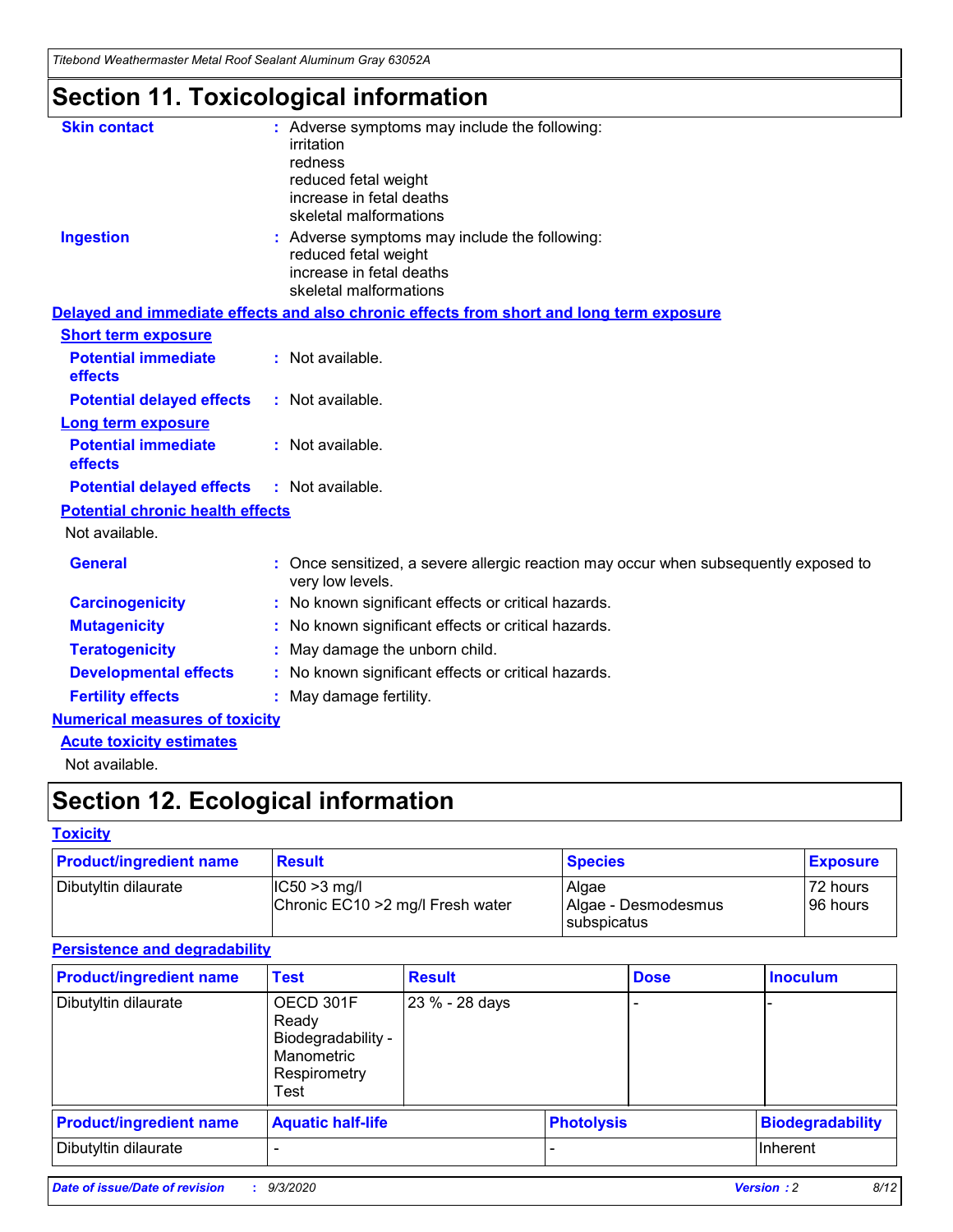## **Section 12. Ecological information**

#### **Bioaccumulative potential**

| <b>Product/ingredient name</b> | $LoaPow$ | <b>BCF</b> | <b>Potential</b> |
|--------------------------------|----------|------------|------------------|
| 3-aminopropyltriethoxysilane   | 1.7      | 3.4        | low              |
| Dibutyltin dilaurate           | 4.44     | 2.91       | low              |

### **Mobility in soil**

| <b>INIUDIIILY III SUIL</b>                              |                                                     |
|---------------------------------------------------------|-----------------------------------------------------|
| <b>Soil/water partition</b><br><b>coefficient (Koc)</b> | : Not available.                                    |
| <b>Other adverse effects</b>                            | : No known significant effects or critical hazards. |

### **Section 13. Disposal considerations**

**Disposal methods :**

The generation of waste should be avoided or minimized wherever possible. Disposal of this product, solutions and any by-products should at all times comply with the requirements of environmental protection and waste disposal legislation and any regional local authority requirements. Dispose of surplus and non-recyclable products via a licensed waste disposal contractor. Waste should not be disposed of untreated to the sewer unless fully compliant with the requirements of all authorities with jurisdiction. Waste packaging should be recycled. Incineration or landfill should only be considered when recycling is not feasible. This material and its container must be disposed of in a safe way. Care should be taken when handling emptied containers that have not been cleaned or rinsed out. Empty containers or liners may retain some product residues. Avoid dispersal of spilled material and runoff and contact with soil, waterways, drains and sewers.

### **Section 14. Transport information**

|                                      | <b>DOT</b><br><b>Classification</b> | <b>TDG</b><br><b>Classification</b> | <b>Mexico</b><br><b>Classification</b> | <b>ADR/RID</b>           | <b>IMDG</b>              | <b>IATA</b>    |
|--------------------------------------|-------------------------------------|-------------------------------------|----------------------------------------|--------------------------|--------------------------|----------------|
| <b>UN number</b>                     | Not regulated.                      | Not regulated.                      | Not regulated.                         | Not regulated.           | Not regulated.           | Not regulated. |
| <b>UN proper</b><br>shipping name    |                                     |                                     |                                        |                          |                          |                |
| <b>Transport</b><br>hazard class(es) |                                     | $\overline{\phantom{0}}$            | $\qquad \qquad \blacksquare$           | $\overline{\phantom{0}}$ | $\overline{\phantom{0}}$ |                |
| <b>Packing group</b>                 |                                     |                                     |                                        |                          |                          |                |
| <b>Environmental</b><br>hazards      | No.                                 | No.                                 | No.                                    | No.                      | No.                      | No.            |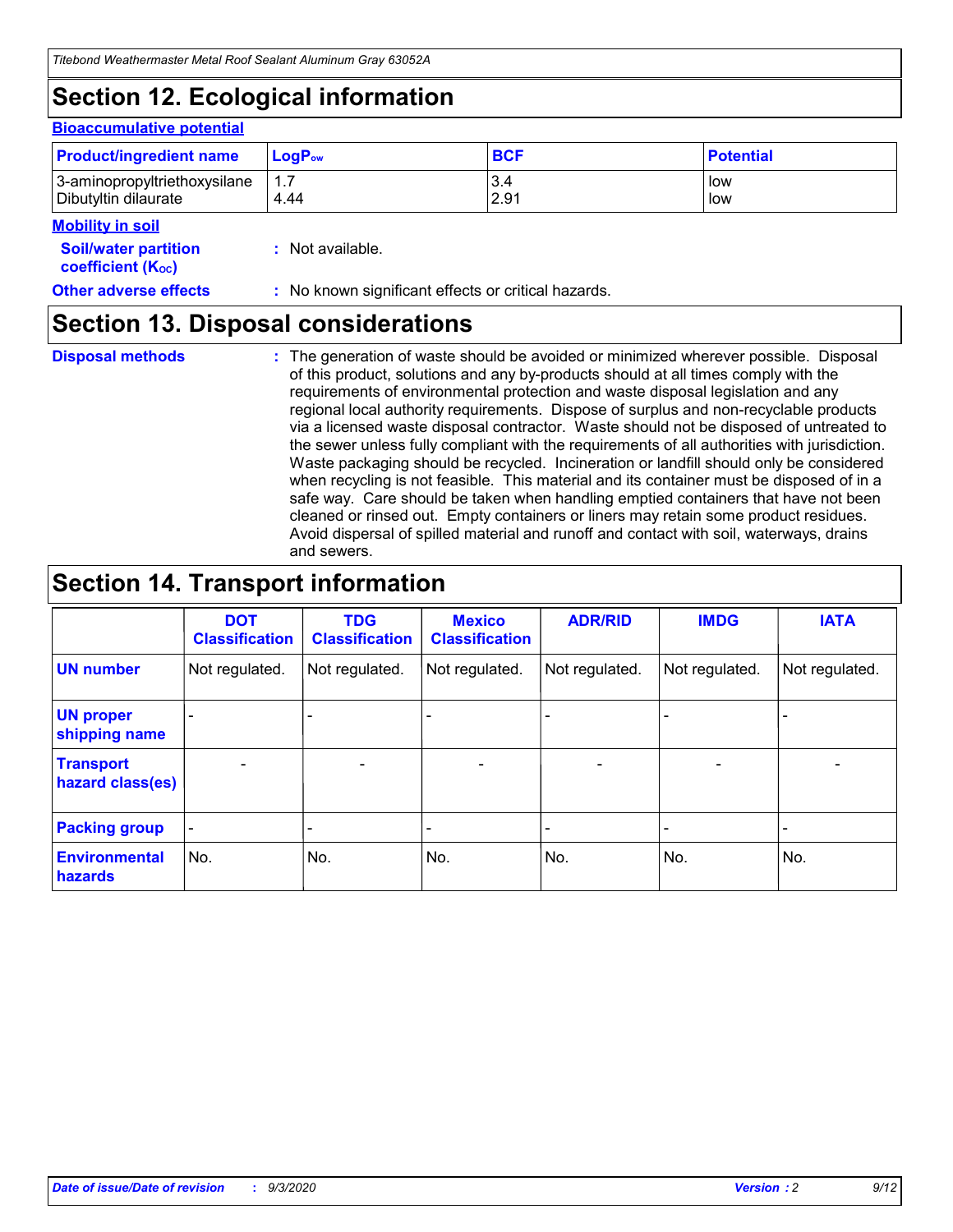## **Section 15. Regulatory information**

### **U.S. Federal regulations**

#### **SARA 302/304**

#### **Composition/information on ingredients**

No products were found.

| SARA 304 RQ | Not applicable. |
|-------------|-----------------|
|-------------|-----------------|

#### **SARA 311/312**

**Classification :** EYE IRRITATION - Category 2B SKIN SENSITIZATION - Category 1 TOXIC TO REPRODUCTION - Category 1B HNOC - Product generates methanol during cure.

### **Composition/information on ingredients**

| <b>Name</b>                  | $\frac{9}{6}$ | <b>Classification</b>                                                                                                                                                                                                                                                                                      |
|------------------------------|---------------|------------------------------------------------------------------------------------------------------------------------------------------------------------------------------------------------------------------------------------------------------------------------------------------------------------|
| 3-aminopropyltriethoxysilane | $\leq$ 3      | <b>FLAMMABLE LIQUIDS - Category 4</b><br><b>ACUTE TOXICITY (oral) - Category 4</b><br><b>SKIN IRRITATION - Category 2</b><br>EYE IRRITATION - Category 2A                                                                                                                                                  |
| Dibutyltin dilaurate         | ≤0.3          | <b>ACUTE TOXICITY (oral) - Category 3</b><br>SKIN CORROSION - Category 1C<br>SERIOUS EYE DAMAGE - Category 1<br>SKIN SENSITIZATION - Category 1<br><b>GERM CELL MUTAGENICITY - Category 2</b><br>TOXIC TO REPRODUCTION - Category 1B<br>SPECIFIC TARGET ORGAN TOXICITY (REPEATED<br>EXPOSURE) - Category 1 |

### **State regulations**

**Massachusetts :**

: None of the components are listed.

**New York :** None of the components are listed. **New Jersey :** None of the components are listed.

**Pennsylvania :** None of the components are listed.

### **California Prop. 65**

WARNING: This product can expose you to methanol, which is known to the State of California to cause birth defects or other reproductive harm. For more information go to www.P65Warnings.ca.gov.

| Ingredient name | No significant risk<br>level | <b>Maximum</b><br>acceptable dosage<br><b>level</b> |
|-----------------|------------------------------|-----------------------------------------------------|
| l methanol      |                              | Yes.                                                |

### **International regulations**

**Chemical Weapon Convention List Schedules I, II & III Chemicals** Not listed.

### **Montreal Protocol**

Not listed.

**Stockholm Convention on Persistent Organic Pollutants**

Not listed.

### **UNECE Aarhus Protocol on POPs and Heavy Metals** Not listed.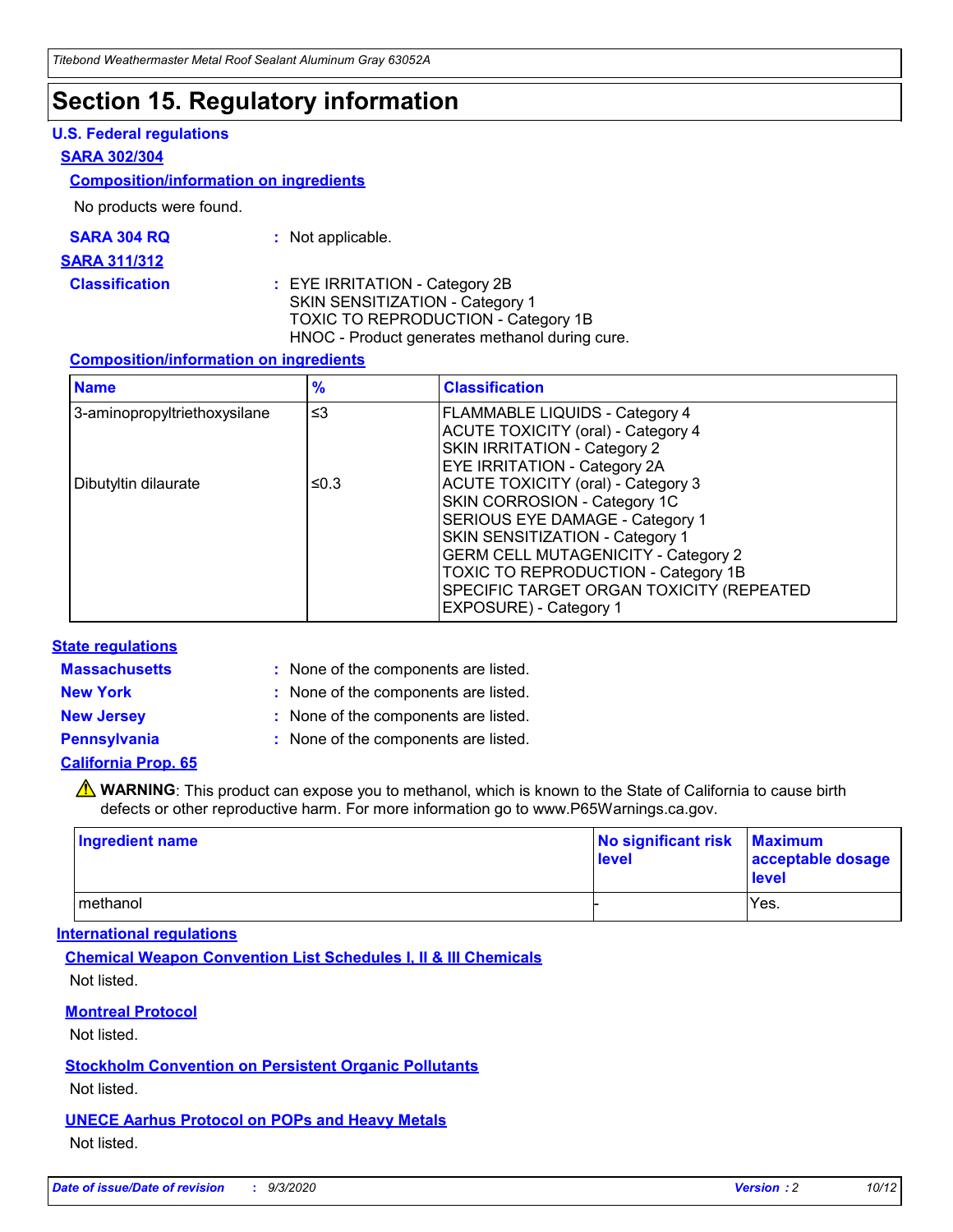### **Section 15. Regulatory information**

### **Inventory list**

- 
- **China :** Not determined.

**United States TSCA 8(b) inventory**

**:** All components are active or exempted.

## **Section 16. Other information**





**Caution: HMIS® ratings are based on a 0-4 rating scale, with 0 representing minimal hazards or risks, and 4 representing significant hazards or risks. Although HMIS® ratings and the associated label are not required on SDSs or products leaving a facility under 29 CFR 1910.1200, the preparer may choose to provide them. HMIS® ratings are to be used with a fully implemented HMIS® program. HMIS® is a registered trademark and service mark of the American Coatings Association, Inc.**

**The customer is responsible for determining the PPE code for this material. For more information on HMIS® Personal Protective Equipment (PPE) codes, consult the HMIS® Implementation Manual.**

**National Fire Protection Association (U.S.A.)**



**Reprinted with permission from NFPA 704-2001, Identification of the Hazards of Materials for Emergency Response Copyright ©1997, National Fire Protection Association, Quincy, MA 02269. This reprinted material is not the complete and official position of the National Fire Protection Association, on the referenced subject which is represented only by the standard in its entirety.**

**Copyright ©2001, National Fire Protection Association, Quincy, MA 02269. This warning system is intended to be interpreted and applied only by properly trained individuals to identify fire, health and reactivity hazards of chemicals. The user is referred to certain limited number of chemicals with recommended classifications in NFPA 49 and NFPA 325, which would be used as a guideline only. Whether the chemicals are classified by NFPA or not, anyone using the 704 systems to classify chemicals does so at their own risk.**

### **Procedure used to derive the classification**

| <b>Classification</b>                                                                                                | <b>Justification</b>                                  |
|----------------------------------------------------------------------------------------------------------------------|-------------------------------------------------------|
| <b>EYE IRRITATION - Category 2B</b><br><b>SKIN SENSITIZATION - Category 1</b><br>TOXIC TO REPRODUCTION - Category 1B | Expert judgment<br>Expert judgment<br>Expert judgment |
| <b>History</b>                                                                                                       |                                                       |

| .                                 |             |
|-----------------------------------|-------------|
| <b>Date of printing</b>           | : 4/22/2022 |
| Date of issue/Date of<br>revision | : 9/3/2020  |
| Date of previous issue            | : 9/3/2020  |
| <b>Version</b>                    | $\cdot$ 2   |
|                                   |             |